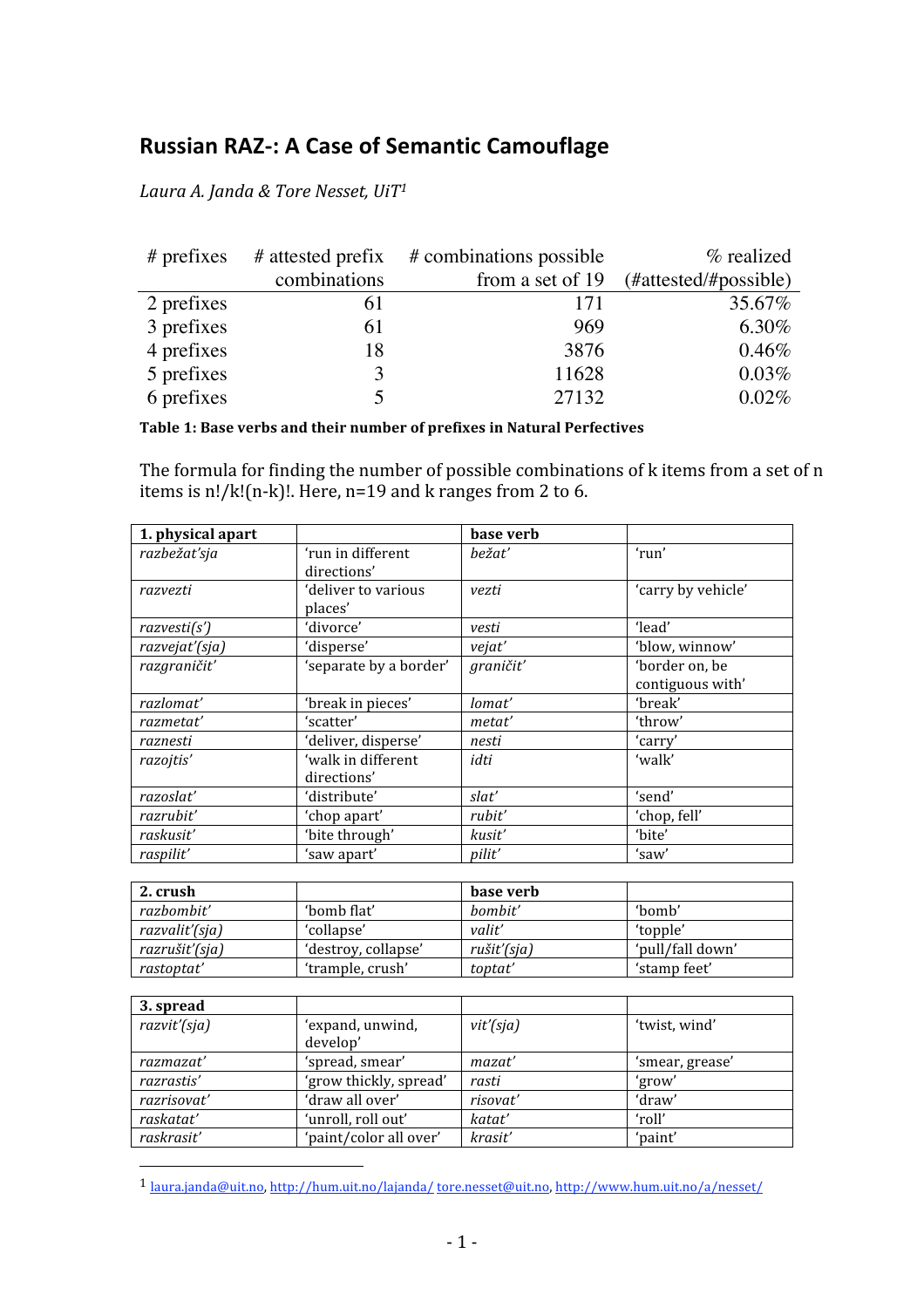| 4. metaphorical<br>spread |                                      | base verb     |                  |
|---------------------------|--------------------------------------|---------------|------------------|
| razobrať sja              | 'sort out, make sense<br>of, unpack' | brat'sja      | 'take up, start' |
| razrabotat'               | 'work out, elaborate'                | rabotat'      | 'work'           |
| razreklamirovať           | 'publicize all over'                 | reklamirovat' | 'advertise'      |
| raspisat'                 | 'enter figures into<br>account book' | pisat'        | 'write'          |

| 5. soften, dissolve |                    | base verb    |              |
|---------------------|--------------------|--------------|--------------|
| razmyt'             | 'erode, wash away' | mvt          | 'wash'       |
| razmjat'sja         | 'soften up'        | miat'        | 'knead'      |
| rastvoriť (sja)     | 'dissolve'         | tvorit'(sja) | 'do, happen' |

| 6. swell     |               | base verb        |             |
|--------------|---------------|------------------|-------------|
| razdut'(sja) | 'inflate'     | $_{\text{dut}'}$ | 'blow'      |
| razžitsja    | 'get rich'    | žit'             | 'live'      |
| raskisnut'   | 'rise from    | kisnut'          | 'turn sour' |
|              | fermentation' |                  |             |
| raspaxat'    | 'plough up'   | paxat'           | 'plough'    |

| 7. excite |                  | base verb   |                |
|-----------|------------------|-------------|----------------|
| razogret' | 'warm up'        | <i>aret</i> | 'radiate heat' |
| raskalit' | 'make red-hot'   | kalit'      | 'heat, roast'  |
| rasparit' | 'cause to sweat' | parit'      | 'steam'        |

| 8. metaphorical |                        | base verb   |              |
|-----------------|------------------------|-------------|--------------|
| excite          |                        |             |              |
| razveselit'sja  | 'cheer up'             | veselit'sja | 'be happy'   |
| razdosadovať    | 'annov'                | dosadovať   | 'be annoved' |
| razygrat'sja    | 'get carried away with | igrat'      | 'play'       |
|                 | a game'                |             |              |
| razrugat'sja    | 'quarrel'              | rugat'sja   | 'curse'      |

| 9. un-, dis-    |                         | base verb  |                       |
|-----------------|-------------------------|------------|-----------------------|
| razvjazať (sja) | 'untie'                 | viazat'    | 'tie'                 |
| razgruzit'      | 'unload'                | gruzit'    | 'load'                |
| razlepit'       | 'unstick'               | lepit'     | 'stick'               |
| razmorozit'     | 'defrost'               | morozit'   | 'freeze'              |
| razoblačiť      | 'expose, reveal'        | oblačiť    | 'robe'                |
| razognut'sja    | 'straighten up'         | gnut'sja   | 'bend'                |
| raz"edinit'     | 'disconnect'            | edinit'    | 'unite'               |
| raskryt'(sja)   | ʻopen, uncover, reveal' | kryt'(sja) | 'cover, be concealed' |

| 10. metaphorical un- |                    | base verb |                        |
|----------------------|--------------------|-----------|------------------------|
| razgadat'            | 'solve a puzzle'   | gadat'    | 'guess, tell fortunes' |
| razdumat'            | 'change your mind' | dumat'    | 'think'                |
| razljubit'           | 'stop loving'      | ljubit'   | 'love'                 |
| razočarovať (sja)    | 'make/be           | čarovať   | 'charm'                |
|                      | disappointed'      |           |                        |
| razučiťsja           | 'forget how to'    | učit'sja  | 'learn'                |
| rasšifrovat'         | 'decipher'         | šifrovat' | 'encipher'             |
| rasplatit'sja        | 'pay off, settle   | platit'   | 'pay'                  |
|                      | accounts'          |           |                        |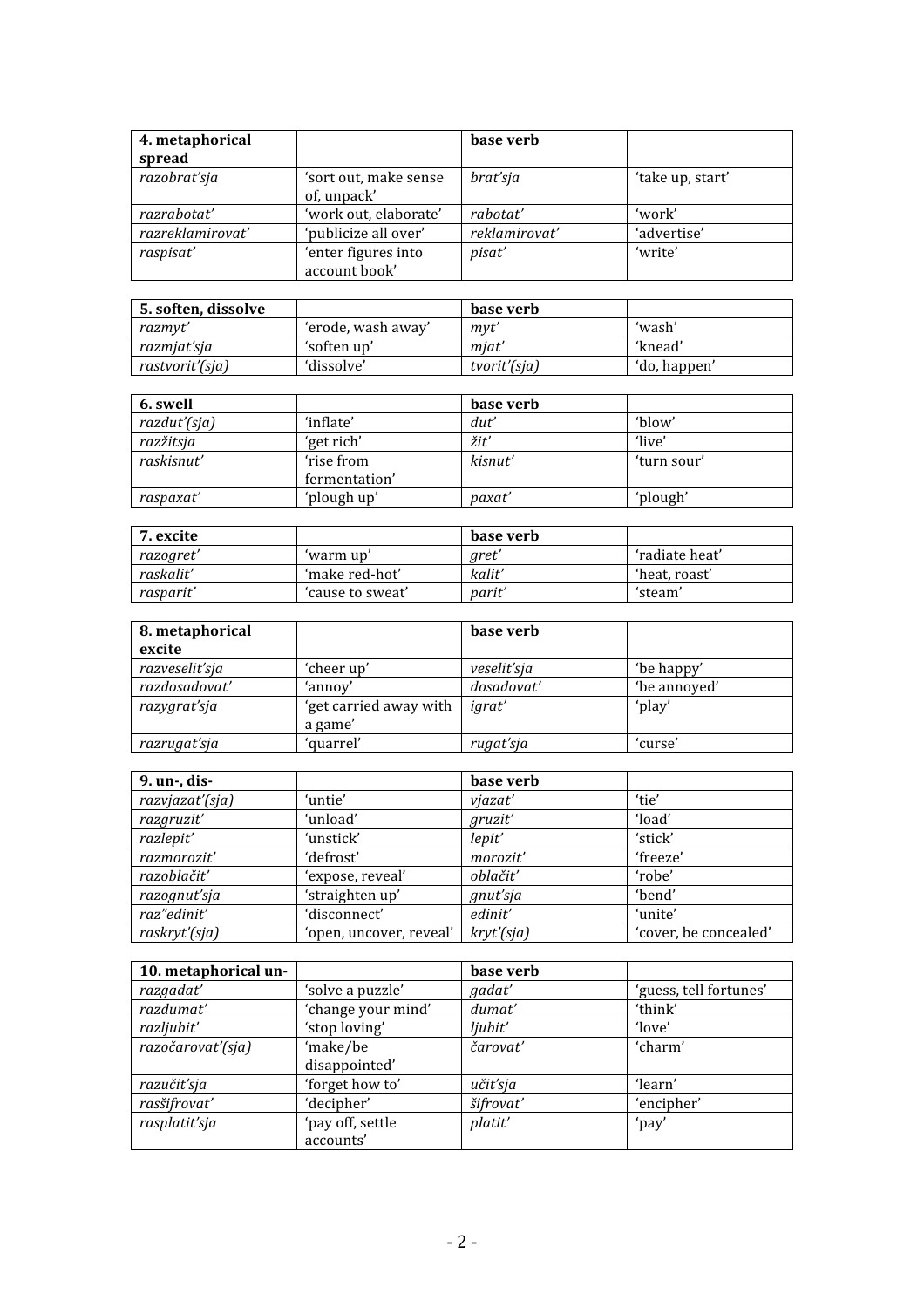| 11. ingressive   |                                  | base verb    |                       |
|------------------|----------------------------------|--------------|-----------------------|
| rasxoxotat'sja   | 'start guffawing'                | xoxotat'     | 'guffaw'              |
| razvolnovať sja  | 'become upset, start<br>fussing' | volnovať sja | 'worry, fuss'         |
| razgovorit'(sja) | 'get to talking'                 | govorit'     | 'talk'                |
| razžeč'          | 'kindle'                         | žeč′         | 'burn'                |
| rasplakat'sja    | 'burst into tears'               | plakat'      | 'crv                  |
| rastrogat'(sja)  | 'move/be moved to<br>tears'      | trogat'(sja) | 'affect, be affected' |

## **Table 2: Some of the 1000 verbs that use** *raz* **for their Specialized Perfective (lexical prefix) or Complex Act Perfective (superlexical prefix, cf. subcategory 11)**

| 1. physical apart |                                      |                 |                                     |
|-------------------|--------------------------------------|-----------------|-------------------------------------|
| razbit'           | 'break'                              | razgryzt'       | 'gnaw apart'                        |
| razodrať          | 'rip apart'                          | razdrobit'(sja) | 'crumble'                           |
| raskolot'         | 'chop up'                            | raskroit'       | 'cut up'                            |
| raskromsat'       | 'cut up'                             | raskrošit'(sja) | 'crumble'                           |
| razmel'čit'       | 'crumble'                            | razmočalit'     | 'break down into<br>fibers'         |
| raspotrošiť       | 'disembowel, take<br>apart'          | rasporot'(sja)  | 'rip apart'                         |
| razorvat'(sja)    | 'explode'                            | razrezat'       | 'cut up'                            |
| rasteret'         | 'pulverize'                          | rasterzat'      | 'tear apart'                        |
| rastoloč'         | 'pulverize'                          | rastrepat'      | 'shake up/apart'                    |
| rasčesať          | 'comb apart'                         | rasčekanit'     | 'cut apart (metal)'                 |
| razryxlet'        | 'become particulate<br>(soil, snow)' | razryxlit'      | 'break up into<br>particles (soil)' |

| 2. crush     |           |           |         |
|--------------|-----------|-----------|---------|
| razgromit'   | 'destroy' | razdavit' | 'crush' |
| raspljuščit' | 'flatten' | razmiat'  | 'crush' |
| rasplastat'  | 'flatten' |           |         |

| 3. spread         |                       |               |                                         |
|-------------------|-----------------------|---------------|-----------------------------------------|
| razdelit'(sja)    | 'divide up'           | razmenjat'    | 'get change from big<br>piece of money' |
| razroznit'        | 'break up a set of'   | rasfasovat'   | 'pre-pack in measured<br>quantities'    |
| rasčlenit'(sja)   | 'break up into parts' | razvetviť sja | 'branch out'                            |
| rasplodit'(sja)   | 'multiply'            | raspjalit'    | 'stretch out'                           |
| rastopyrit'       | 'spread (arms, legs)' | razrovnjať    | 'level, spread out'                     |
| razrumjanit'(sja) | '(make) blush'        |               |                                         |

| 4. metaphorical<br>spread |                                    |                     |                                 |
|---------------------------|------------------------------------|---------------------|---------------------------------|
| razgrafit'                | 'depict in graphs'                 | rasklassificirovat' | 'classify, sort into<br>groups' |
| rasplanirovat'            | 'work out a plan'                  | rassortirovat'      | 'sort into groups'              |
| rastranžirit'             | 'squander money in<br>many places' | rastrezvonit'       | 'spread the word'               |

| 5. soften, dissolve |                      |                 |                     |
|---------------------|----------------------|-----------------|---------------------|
| razmjaknut'         | 'soften'             | rasplavit'(sja) | 'make/become liquid |
|                     |                      |                 | by heating'         |
| rastajat'           | 'melt'               | raz"est'        | 'corrode'           |
| rastopit'(sja)      | 'liquefy by heating' |                 |                     |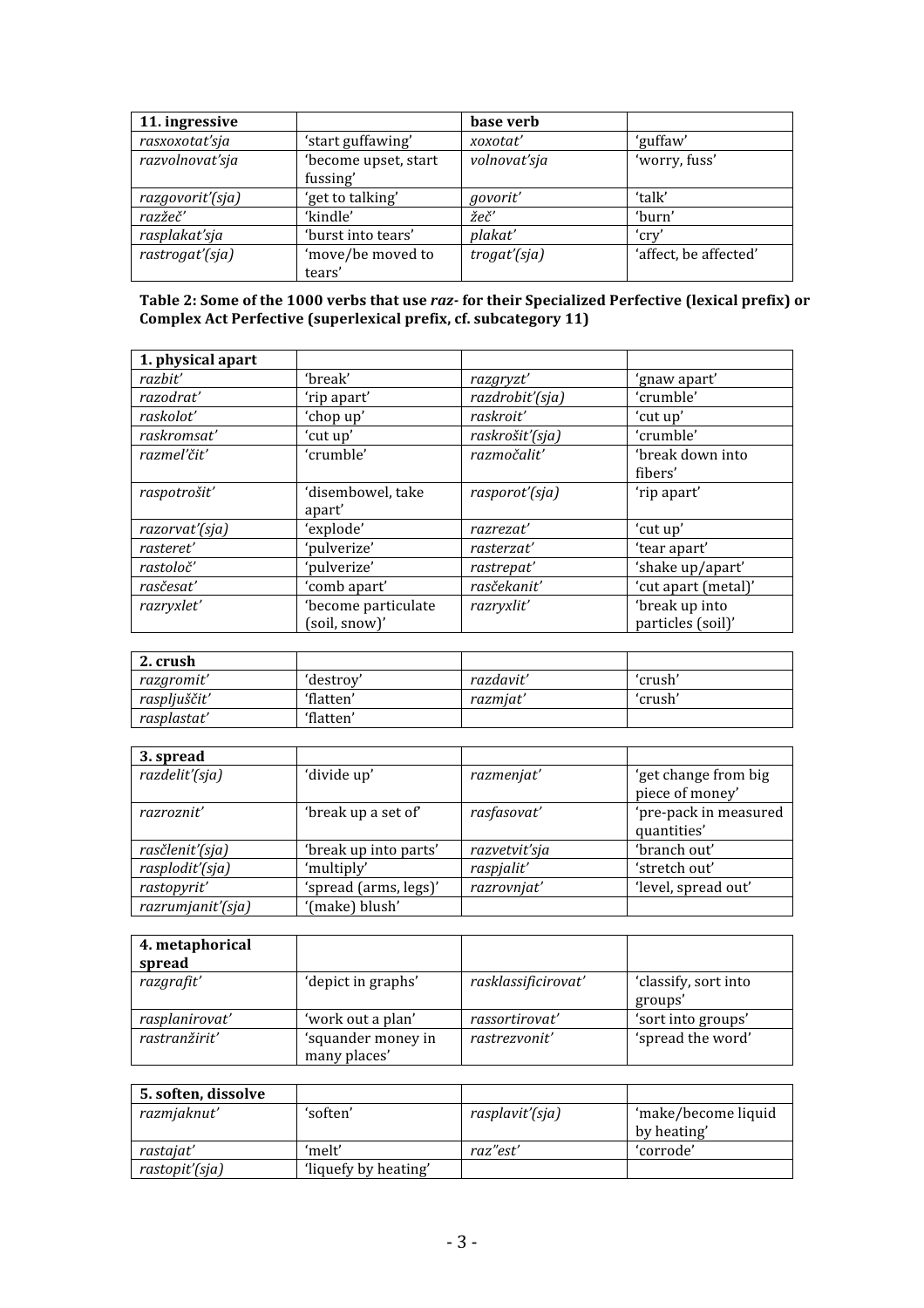| 6. swell     |               |                   |               |
|--------------|---------------|-------------------|---------------|
| razbuxnut'   | 'swell'       | razžireť          | 'get fat'     |
| raskosmatit' | 'make shaggy' | razloxmatit'(sja) | 'make/become  |
|              |               |                   | shaggy'       |
| raspuxnut'   | 'swell'       | raspušit'         | 'make fluffy' |
| rastolstet'  | 'get fat'     | razbogatet'       | 'become rich' |
| razdobret'   | 'become fat'  |                   |               |

| 7. excite   |                   |             |                     |
|-------------|-------------------|-------------|---------------------|
| razberedit' | 'irritate'        | razbudit'   | 'wake up'           |
| razveredit' | 'irritate'        | razgorjačiť | 'heat up, irritate' |
| rasševelit' | 'set into motion' |             |                     |

| 8. metaphorical<br>excite |                      |                 |                      |
|---------------------------|----------------------|-----------------|----------------------|
| razgnevať sja             | 'become angry'       | razgorjačiť sja | 'act irritated'      |
| razveselit'               | 'make happy'         | razozlit'(sja)  | 'make/bec angry'     |
| raspetušiť sja            | 'act excited, angry' | raskajat'sja    | 'repent'             |
| rassvirepet'              | 'become enraged'     | rasserdit'(sja) | 'make/bec angry'     |
| rassečerat'               | 'become angry'       | rassmešit'      | 'make someone laugh' |
| raskipjatit'sja           | 'get angry'          |                 |                      |

**Table 3: The 89 verbs that use** *raz* **for their Natural Perfective (meaning of Perfective and Imperfective are the same, Imperfective is same form minus** *raz/ras***)**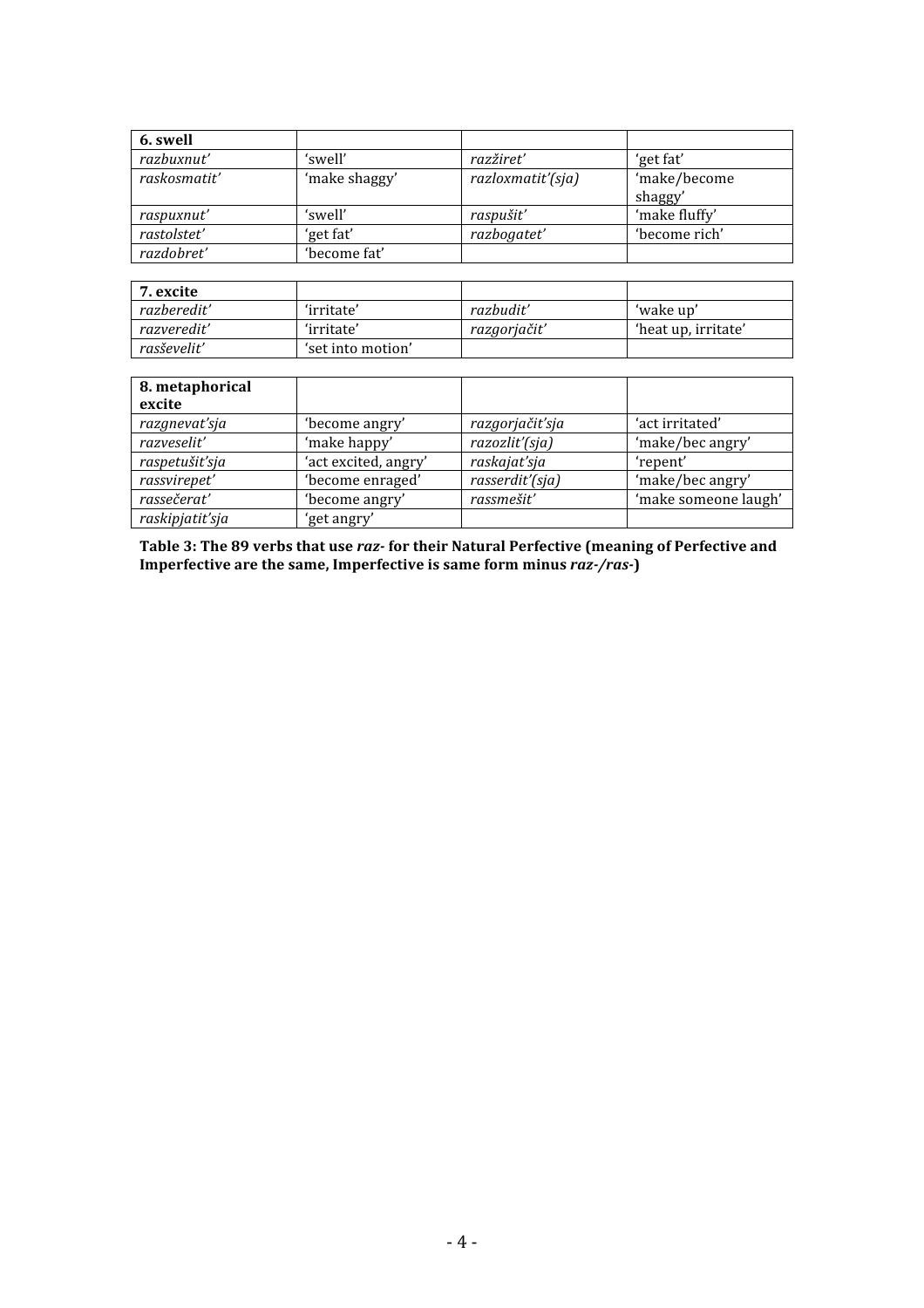

**Figure 1: Network for** *raz* **(NP=Natural Perfective, SP=Specialized Perfective, CAP=Complex Act Perfective)**

## **References**

- Janda,
L.A.
2004.
"A
metaphor
in
search
of
a
source
domain:
the
categories
of
Slavic aspect", *Cognitive
Linguistics*15:4,
471‐527.
- Janda,
L.A.
2007.
"Aspectual
clusters
of
Russian
verbs", *Studies
in
Language*31:3,
607‐ 648.
- Janda, L.A. 2008. "Semantic Motivations for Aspectual Clusters of Russian Verbs". In Christina
Y.
Bethin,
ed. *American
Contributions
to
the
14th
International
Congress
of Slavists,
Ohrid,
September
2008.* Bloomington,
IN:
Slavica
Publishers.
pp.
181‐196.